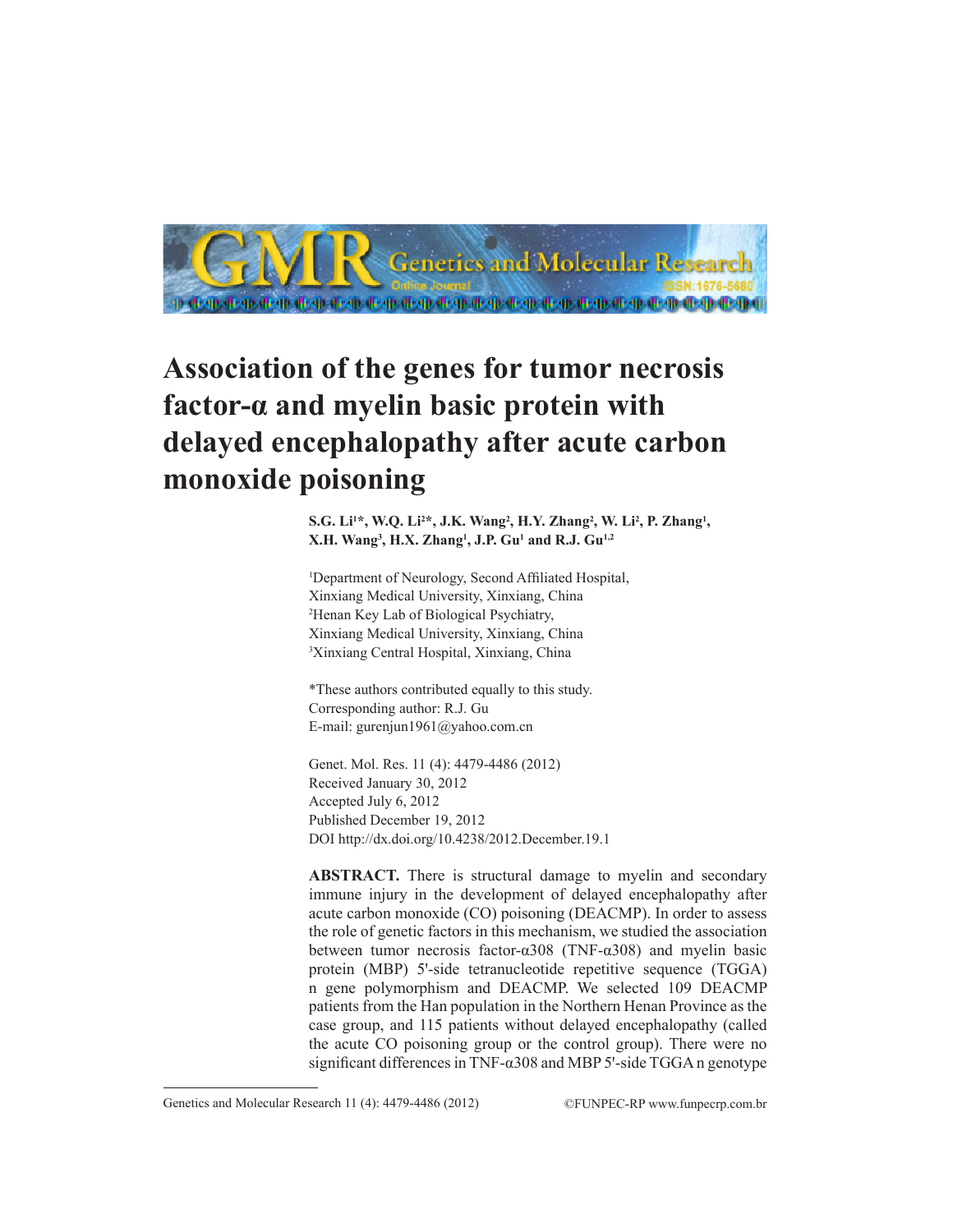distribution and allele frequency between the DEACMP group and the acute CO poisoning group (all  $P > 0.05$ ). When the population was stratified by gender, only the MBP 5'-side TGGA n allele frequency was significantly different, and the frequency of allele L in the DEACMP group was significantly higher than that of the acute CO poisoning group in males ( $\chi^2$  = 4.089, P = 0.043, odds ratio = 2.103, 95% confidence interval = 1.014-4.363). The results showed that there was association between MBP 5'-side TGGA n gene polymorphism and DEACMP, and that allele L could increase the risk of occurrence in male patients with DEACMP. DEACMP may be the result of interaction of environmental and genetic factors.

**Key words:** Carbon monoxide poisoning; Encephalopathy; Tumor necrosis factor-α; Myelin basic protein; Gene polymorphism

# **INTRODUCTION**

Acute carbon monoxide (CO) poisoning is a common occupational and living lifestyle poisoning that can damage body tissues and cells, mainly causing dysfunction of the central nervous system (CNS) and the cardiovascular system (Ye and Lu, 2004). Some patients with acute CO poisoning become conscious after treatment, reach a normal or near-normal latent phase after 3-60 days (mean  $23.80 \pm 14.00$  days), and then suffer delayed encephalopathy after acute CO poisoning (DEACMP). Patients with DEACMP experience neuropsychiatric symptoms such as dementia, mental disorders, and extrapyramidal symptoms.

To date, clinical studies on DEACMP remain at the cerebrospinal fluid and blood biochemical level (Gu et al., 2005; Zhang et al., 2007; Kamijo et al., 2007; Zhen et al., 2008). These clinical studies were easily affected by the physiological conditions of the body and were difficult to replicate because of the interference between indicators. DEACMP may be the outcome of acute CO poisoning-induced brain immune damage and apoptosis. However, the occurrence of DEACMP varies greatly even among patients of similar age, gender, and degree of intoxication, suggesting that individual circumstances and genetic factors play an important role in its manifestation.

The pathological changes caused by DEACMP are mainly symmetric malacia of the bilateral globus pallidus, extensive demyelination of brain white matter, and some irreversible damage to the hippocampus (Thom et al., 2004). Preliminary pathological changes caused by DEACMP, including a wide range of white matter demyelination and late pathological changes, i.e., brain atrophy, are similar to those caused by multiple sclerosis (MS). DEACMP and MS are both acquired demyelinating diseases of the CNS and have much in common with respect to pathological lesions of the brain.

Previous studies (Gu et al., 2001, 2002, 2005; Zhang et al., 2007; Zhen et al., 2008) have demonstrated significant differences of myelin basic protein (MBP), neuron-specific enolase, TNF, interleukin, and other immune cytokines in serum and cerebrospinal fluid in DEACMP development, suggesting the existence of MBP-mediated immune damage. This is similar to the pathogenesis of MS.

No research on the DEACMP gene has been reported yet. The research on the suscep-

Genetics and Molecular Research 11 (4): 4479-4486 (2012) ©FUNPEC-RP www.funpecrp.com.br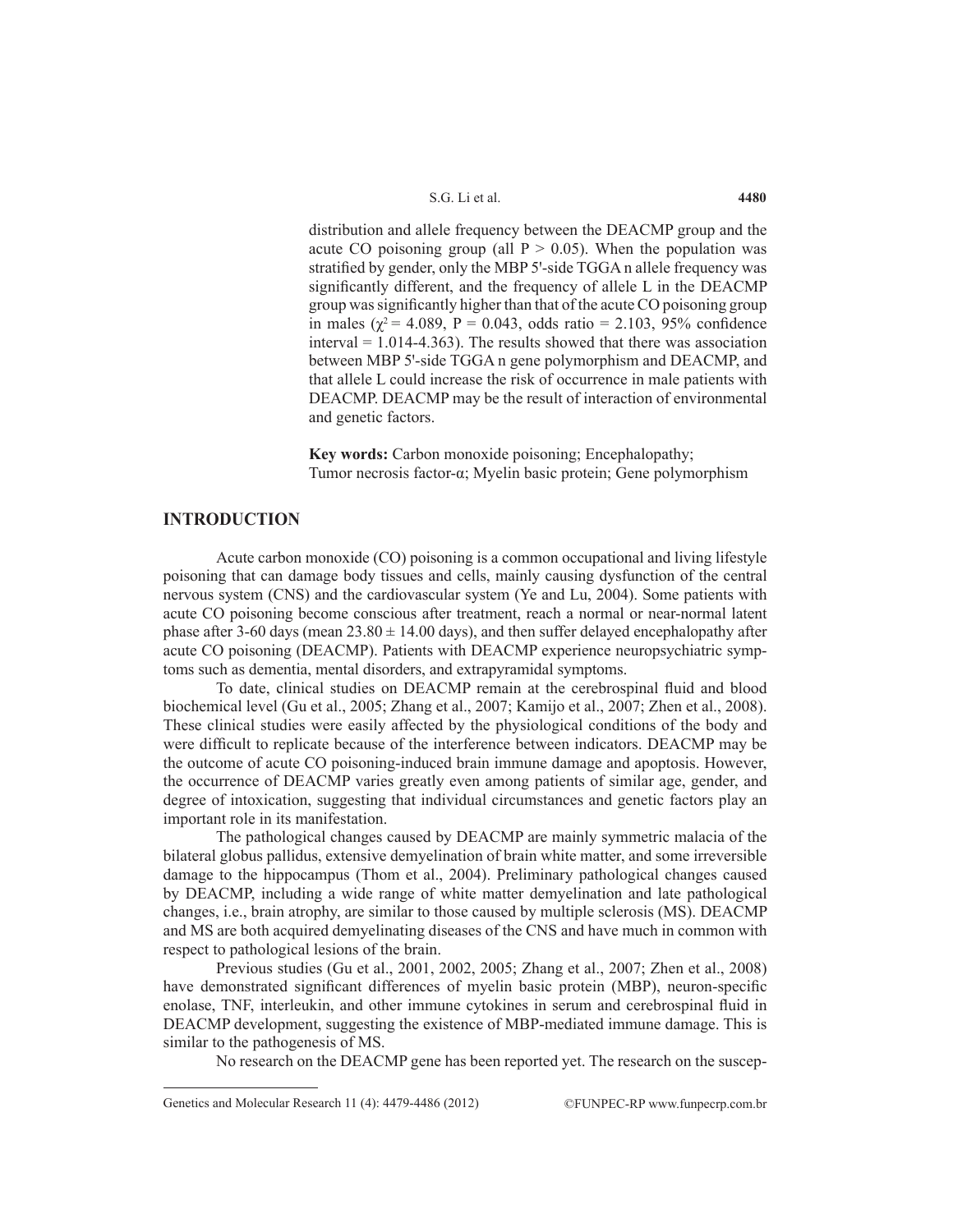tibility gene polymorphism of MS is mainly focused on immunity-related genes and myelin structural genes. By retrieving and comparing genome-wide association research literature on MS (Pihlaja et al., 2003; Hafler et al., 2007; Sarial et al., 2008; Australia and New Zealand Multiple Sclerosis Genetics Consortium, 2009), and in the light of previous studies on a blood biochemical level, the MBP gene 5'-side TGGA n and TNF- $\alpha$  gene 308 site (TNF- $\alpha$ 308) were selected to investigate the relationship between gene polymorphism and genetic susceptibility to DEACMP in the present study.

#### **MATERIAL AND METHODS**

#### **Subjects**

There were 109 patients in the DEACMP group (55 men, 54 women), ranging from 42 to 89 years (mean  $59.68 \pm 9.72$  years). A total of 32 cases had no formal education, 41 had primary school education, and 36 had middle school education or higher. Coma happened after acute CO poisoning and lasted for  $2-72$  h (mean  $16.09 \pm 15.13$  h), and the interval from consciousness after acute CO poisoning to occurrence of delayed encephalopathy was 7-45 days (mean  $20.27 \pm 9.43$ ) days). There were also 115 patients without delayed encephalopathy called the acute CO poisoning group or the control group (50 men, 65 women), with ages ranging from 40 to 84 years (mean  $56.12 \pm 7.38$  years). A total of 34 cases had no formal education, 39 had primary school education, and 42 had middle school education or higher. Coma happened after acute CO poisoning and lasted for 1-51 h (mean  $6.78 \pm 7.49$  h). All patients in this group were monitored for over 90 days and no DEACMP was observed. Both groups of patients were from the Han population of the Northern Henan Province. The informed consent of all patients and their families were obtained. Age, gender, and educational level were all comparable between these two groups.

## **Genotyping**

In the study, 5-mL samples of anticoagulant elbow vein blood were collected from each DEACMP patient after they had fasted from 6:00 to 8:00 am and from each acute CO poisoning patient within 2 h after they had recovered full consciousness. The blood samples were stored at -70°C. All DNA samples were extracted using a TIANGEN blood genome DNA extraction kit (China). TNF- $\alpha$ 308 polymorphism analysis was conducted following the methods described by Tarkowski (2000) and Lu et al. (2008). TNF1 5'-AGGCAATAGGTTTTGAGGGCCATG-3' was designated as the upstream primer and TNF2 5'-ACACACAAGCATCAAGGATACC-3' as the downstream primer (synthesized by Takara Biotechnology Co., Ltd., Dalian, China) for the TNF-α308 promoter region. The amplified fragment measured 143 bp. The total volume of the PCR system was 25 μL, which was composed of 12.5 μL EmeraldAmp<sup>™</sup> PCR Master Mix (twice concentrated premixed PCR kit with various enzymes, buffer, and dNTP mixture), 5 μL DNA template, 1 μL 10 μM each of the upstream and downstream primer, and 5.5 μL sterilized distilled water ( $dH_2O$ ). The amplification procedure was as follows: 1) pre-denaturation at 95°C for 5 min; 2) 30 thermal cycles at 95°C for 30 s, 58.8°C for 50 s, and 72°C for 90 s; 3) extension at 72 $^{\circ}$ C for 5 min. The total volume of the enzyme system was 10  $\mu$ L, containing 3 μL PCR products, 0.5 μL 10 μg/μL endonuclease *Sty*I, 1 μL 10X RE buffer, 0.1 μL 10 μg/μL acetylated BSA, and 5.4  $\mu$ L dH<sub>2</sub>O. The fully mixed system was incubated in a 37°C waterbath

Genetics and Molecular Research 11 (4): 4479-4486 (2012) ©FUNPEC-RP www.funpecrp.com.br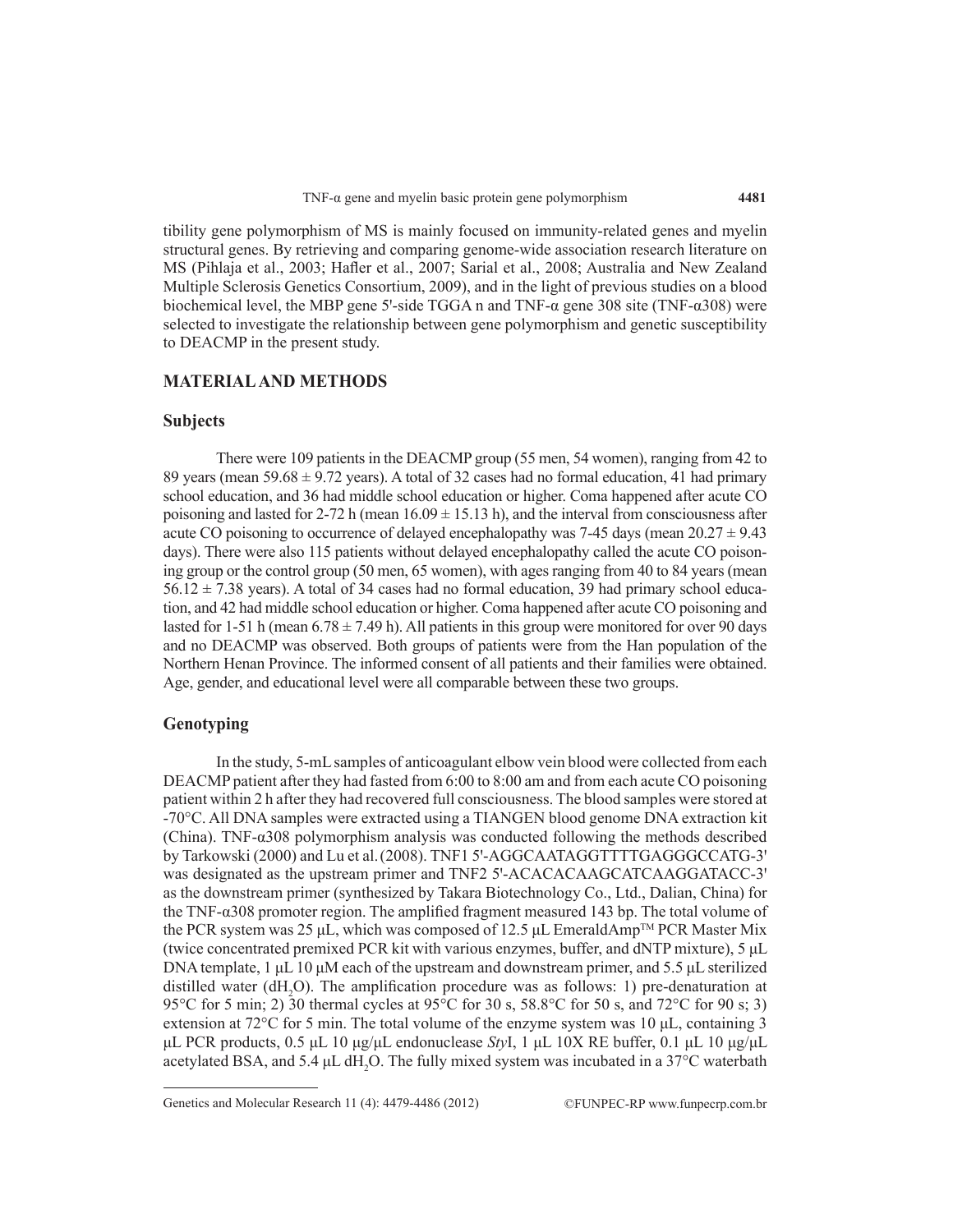#### S.G. Li et al.

for 1.5 h, and the digestion was terminated after incubation at 72°C for 10 min. Separated by 2.0% agarose gel electrophoresis, the resulting images were screened and saved by a BTS-20·M-type gel documentation system (USA).

MBP polymorphism analysis was conducted according to the methods of Guerini et al. (2003), with MBP1 5'-ATATGTGGATGGATGGATGACGAAT-3' designated as the upstream primer and MBP2 5'-CAGGATTCACTCACATATTCCTG-3' as the downstream primer (synthesized by TaKaRa Biotechnology Co., Ltd.) for 5'-side TGGA n at the first exon region. The sizes of the amplified fragments were 420 and 380 bp, respectively. The total volume of the PCR system was 25 μL, composed of 12.5 μL EmeraldAmp<sup>TM</sup> PCR Master Mix, 5 μL DNA template, 1 μL 10 μM each of the upstream and downstream primer, and  $5.5 \mu L$  dH<sub>2</sub>O. The amplification procedures were as follows: 1) pre-denaturation at 95 $^{\circ}$ C for 5 min; 2) 30 thermal cycles at 94 $^{\circ}$ C for 30 s, 61 $^{\circ}$ C for 50 s, and 72°C for 90 s, and 3) extension at 72°C for 5 min. Separated by 1.5% agarose gel electrophoresis, the resulting images were screened and saved by a BTS-20·M-type gel documentation system.

#### **Statistical analysis**

Analyses were conducted using SPSS13.0 for Windows (SPSS Inc., USA). The compatibility of the genotype distribution with the Hardy-Weinberg equilibrium was checked with the chi-square goodness-of-fit test. The direct counting method was used for the genotype and allele counts of TNF- $\alpha$ 308 and MBP, as well as the calculation of genotype and allele frequencies. Comparison between the two groups was performed with the  $\chi^2$  test. The odds ratio (OR) and a 95% confidence interval (95%CI) were chosen to assess the risk of DEACMP.

## **RESULTS**

As seen in Table 1, no significant differences were found in the Hardy-Weinberg equilibrium test between the two groups (all  $P > 0.05$ ), which indicated that both groups were representative. Additionally, there were no significant differences in TNF-α308 and MBP  $5'$ -side TGGA n genotype distribution and allele frequency between the two groups (all P  $>$ 0.05, Table 2). When the population was stratified by gender, no significant differences in the TNF-α308 genotype distribution and allele frequency between the two groups were observed (all  $P > 0.05$ , Table 3). MBP genotype distribution of LL, LS, and SS revealed insignificant differences between female patients of the two groups; however, the allele L frequency (0.873) in the male DEACMP group was significantly higher than the allele L frequency (0.765) in the male acute CO poisoning group ( $\chi^2$  = 4.089, OR = 2.103, P = 0.043) (Table 4). However, the significance was lost after Bonferroni's multiple comparisons. There was only a nominal association between DEACMP and MBP gene polymorphism.

The interaction between TNF- $\alpha$  and MBP genotypes and the correlation with DEACMP were not significantly different (all  $P > 0.05$ , Table 5), suggesting that the interaction among different genotypes had no impact on the genetic susceptibility to DEACMP.

The highly conserved MBP gene spans 32-34 kb on chromosome 18q22-23. It has seven exons, and TGGA n is located at the 1.0-kb region of the 5'-end of the first exon and others. The copy number manifested polymorphism, on which the study on demyelinationassociated genetic diseases has emphasized (Guerini, et al. 2003).

The distribution of the MBP 5'-side TGGA n genotype and allele frequencies in both

Genetics and Molecular Research 11 (4): 4479-4486 (2012) ©FUNPEC-RP www.funpecrp.com.br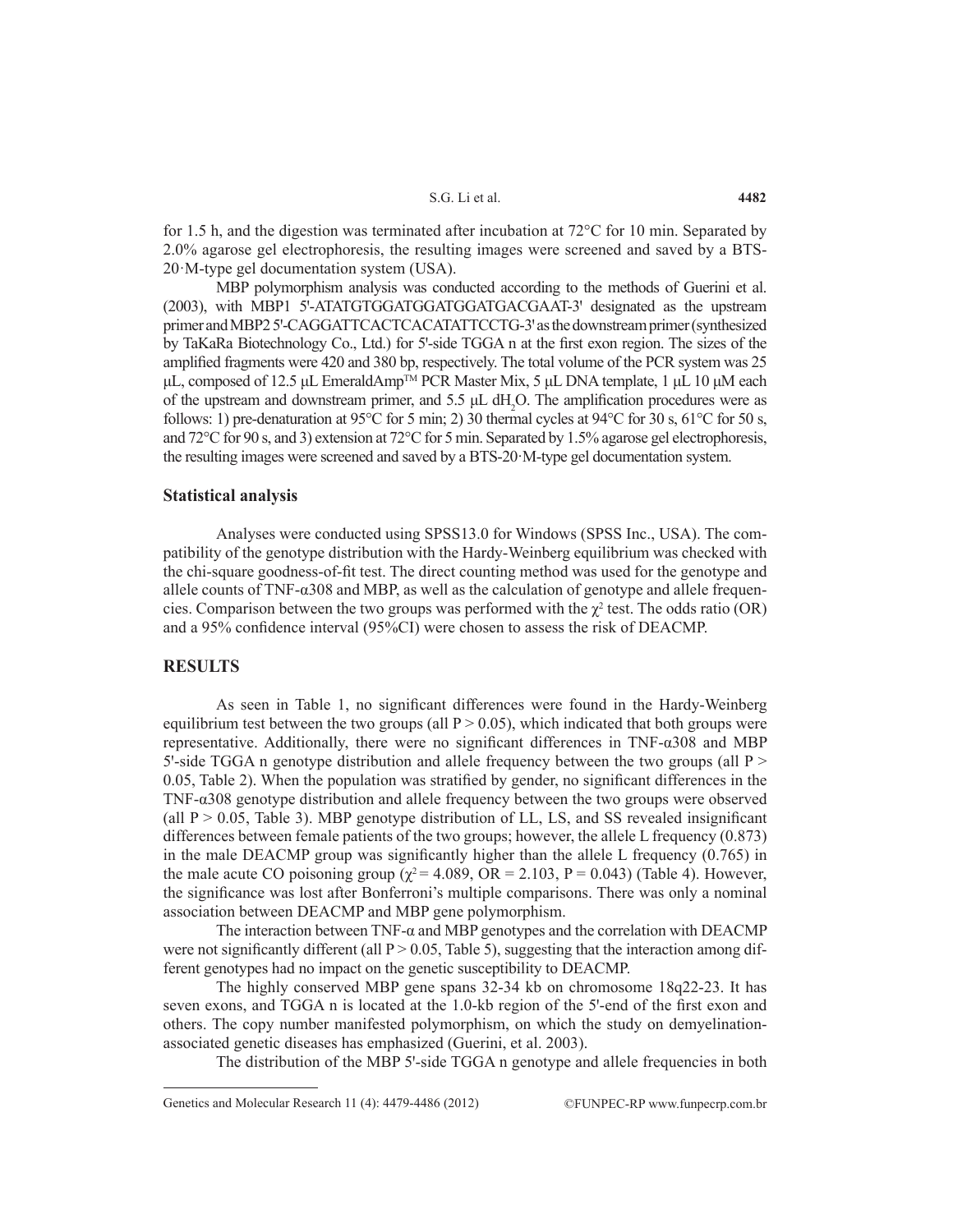groups were compared and showed no significant differences.

| <b>Table 1.</b> Genotype and allele frequencies of the gene polymorphism locus in delayed encephalopathy after |
|----------------------------------------------------------------------------------------------------------------|
| acute carbon monoxide poisoning (DEACMP) group and acute carbon monoxide (CO) poisoning group.                 |

| <b>SNP</b> | dbSNP ID                        | Allele $(D/d)^a$ | <b>DEACMP</b>                                   |                    |          | Acute CO poisoning |        |                |            |                  | Dc       |          |          |                |                |                |
|------------|---------------------------------|------------------|-------------------------------------------------|--------------------|----------|--------------------|--------|----------------|------------|------------------|----------|----------|----------|----------------|----------------|----------------|
|            |                                 |                  | $\mathrm{N}^{\mathrm{b}}$<br>HWE(P)<br>Genotype |                    | MAF      | N <sub>b</sub>     | HWE(P) | Genotype       |            | <b>MAF</b>       | Genotype | Allele   |          |                |                |                |
|            |                                 |                  |                                                 |                    | DD.      | Dd                 | dd     |                |            |                  | DD       | Dd       | dd       |                |                |                |
| 2          | TNF- $\alpha$ 308<br>MBP (TGGA) | G/A<br>L/S       | 109                                             | 0.380<br>109 0.565 | 96<br>76 | -12<br>31          |        | 0.064<br>0.161 | 115<br>114 | 0 3 9 2<br>0.883 | 98<br>70 | 17<br>39 | $\Omega$ | 0.074<br>0.215 | 0.530<br>0.191 | 0.686<br>0.142 |

a Major/minor allele, minor and major alleles are denoted by D and d, respectively. b Number of samples which are well genotyped. <sup>o</sup>P value evaluated by the  $\chi^2$  test. MBP = myelin basic protein; HWE = Hardy-Weinberg equilibrium; MAF = minor allele frequency.

Table 2. Genotype and allele frequencies of the association polymorphism locus from the chi-square test in female and male samples.

| Gender | dbSNP ID                           | Genotype |                |     |       | Allele   |    |       |
|--------|------------------------------------|----------|----------------|-----|-------|----------|----|-------|
| Female | TNF- $\alpha$ 308<br><b>DEACMP</b> | GG<br>48 | GА             | AA  | 0.747 | G<br>102 |    | 0.753 |
|        | Acute CO poisoning                 | 60       |                |     |       | 125      |    |       |
|        | MBP (TGGA) n                       | L/L      | L/S            | S/S | 0.844 | G        | А  | 0.915 |
|        | <b>DEACMP</b>                      | 35       |                |     |       | 87       | 21 |       |
|        | Acute CO poisoning                 | 41       | 22             |     |       | 104      | 26 |       |
| Male   | TNF- $\alpha$ 308                  | GG       | GА             | AA  | 0.134 | G        | А  | 0.244 |
|        | <b>DEACMP</b>                      | 48       |                |     |       | 102      |    |       |
|        | Acute CO poisoning                 | 38       | 12             |     |       | 88       |    |       |
|        | MBP (TGGA) n                       | L/L      | L/S            | S/S | 0.096 | G        | А  | 0.043 |
|        | <b>DEACMP</b>                      | 41       | 14             |     |       | 96       | 14 |       |
|        | Acute CO poisoning                 | 29       | 1 <sub>7</sub> |     |       | 75       | 23 |       |

DEACMP = delayed encephalopathy after acute carbon monoxide poisoning; MBP = myelin basic protein.

**Table 3.** Interaction of different genotypes between the delayed encephalopathy after acute carbon monoxide poisoning (DEACMP) group and the acute carbon monoxide (CO) poisoning group.

|            |             |                         |     | TNF- $\alpha$ |                                      |
|------------|-------------|-------------------------|-----|---------------|--------------------------------------|
|            |             |                         | G/G | $G/A + A/A$   |                                      |
| <b>MBP</b> | L/L         | DEACMP(76)              | 66  | 10            | $\gamma^2 = 0.039 \text{ P} = 0.843$ |
|            |             | Acute CO poisoning (70) | 60  | 10            |                                      |
|            | $L/S + S/S$ | DEACMP(33)              | 30  |               | $\gamma^2 = 0.066 \text{ P} = 0.798$ |
|            |             | Acute CO poisoning (44) | 38  |               |                                      |

MBP = myelin basic protein.

| <b>Table 4.</b> Comparison of genotype distribution and allele frequency between males in the two groups. |                                 |                                   |                                 |           |          |  |  |  |  |
|-----------------------------------------------------------------------------------------------------------|---------------------------------|-----------------------------------|---------------------------------|-----------|----------|--|--|--|--|
| Groups                                                                                                    |                                 | TNF- $\alpha$ 308 genotype (N, %) | TNF- $\alpha$ 308 allele (N, %) |           |          |  |  |  |  |
| TNF- $\alpha$ 308                                                                                         | G/G                             | G/A                               | A/A                             | G         | А        |  |  |  |  |
| <b>DEACMP</b>                                                                                             | 48 (87.3)                       | 6(10.9)                           | 1(1.8)                          | 102(92.7) | 8(7.3)   |  |  |  |  |
| Acute CO poisoning                                                                                        | 38 (76.0)                       | 12(24.0)                          | 0(0.0)                          | 88 (88.0) | 12(12.0) |  |  |  |  |
| Test value                                                                                                | $\gamma^2$ = 2.246, P = 0.134*  | $\gamma^2 = 1.358$ , P = 0.244    |                                 |           |          |  |  |  |  |
| <b>MBP</b>                                                                                                | LЛ.                             | L/S                               | S/S                             |           |          |  |  |  |  |
| <b>DEACMP</b>                                                                                             | 41 (74.5)                       | 14(25.5)                          | 0(0.0)                          | 96 (87.3) | 14(12.7) |  |  |  |  |
| Acute CO poisoning                                                                                        | 29(59.2)                        | 17 (34.7)                         | 3(6.1)                          | 75 (76.5) | 23(23.5) |  |  |  |  |
| Test value                                                                                                | $\gamma^2$ = 2.779, P = 0.096** | $\gamma^2 = 4.089$ , $P = 0.043$  |                                 |           |          |  |  |  |  |

\*Statistical results for  $G/G$  and  $G/A + A/A$ . \*\*Statistical results for L/L and L/S + S/S. DEACMP = delayed encephalopathy after acute carbon monoxide (CO) poisoning; MBP = myelin basic protein.

Genetics and Molecular Research 11 (4): 4479-4486 (2012) ©FUNPEC-RP www.funpecrp.com.br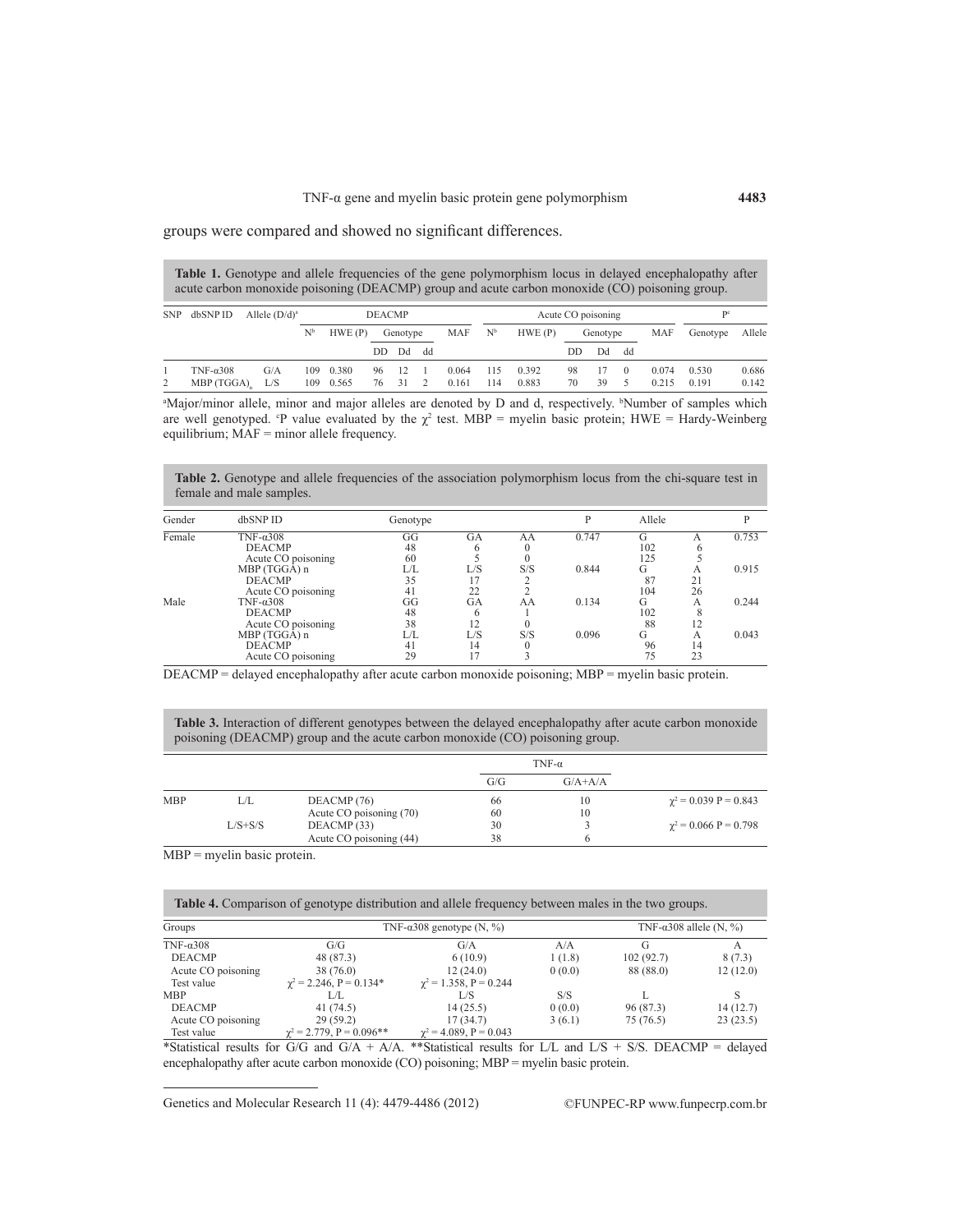S.G. Li et al.

| <b>Table 5.</b> Interaction of different genotypes between the DEACMP group and the acute CO poisoning group. |                         |                |                      |       |       |  |  |  |  |
|---------------------------------------------------------------------------------------------------------------|-------------------------|----------------|----------------------|-------|-------|--|--|--|--|
|                                                                                                               | TNF- $\alpha$           |                |                      |       |       |  |  |  |  |
|                                                                                                               |                         | $G/G$ genotype | $G/A + A/A$ genotype |       |       |  |  |  |  |
| <b>MBP</b>                                                                                                    | DEACMP <sub>(76)</sub>  | 66             | 10                   | 0.039 | 0.843 |  |  |  |  |
| $L/L$ genotype                                                                                                | Acute CO poisoning (70) | 60             | 10                   |       |       |  |  |  |  |
| <b>MBP</b>                                                                                                    | DEACMP (33)             | 30             |                      | 0.066 | 0.798 |  |  |  |  |
| $L/S + S/S$ genotype                                                                                          | Acute CO poisoning (44) | 38             |                      |       |       |  |  |  |  |

MBP = myelin basic protein.

#### **DISCUSSION**

The human TNF gene is located in the 7-kb region of the major histocompatibility complex of chromosome 6. The products it encodes are TNF- $\alpha$  and TNF- $\beta$ , and it exhibits a wide range of biological activities. The TNF gene polymorphism is featured as base pair transversion, and the TNF-α gene polymorphism locus is concentrated at its promoter region. Multiple sites in this region are polymorphic. The distributions of TNF-α308 genotype and allele frequencies at the promoter region between the two groups were not significantly different. They were also not statistically different when stratified by gender. There was no relationship between TNF-α308 gene polymorphism and DEACMP susceptibility.

The genotype and allele frequency in the acute CO poisoning control group were significantly different from the Italian population (0.364, 0.461, 0.175; 0.594, 0.406, respectively) and the Russian population (0.405, 0.421, 0.174; 0.615, 0.385, respectively) (Guerini et al., 2003). This indicated that the distribution of MBP gene polymorphisms was population-specific. TNF- $\alpha$ 308 genotype (GG, GA, AA) frequency (0.852, 0.148, 0, respectively) and allele (G, A) frequency (0.926, 0.074, respectively) in the acute CO poisoning control group were similar to those of the Han population (0.888, 0.105, 0.007; 0.9021, 0.0979 and 0.843, 0.129, 0.028; 0.856, 0.144, respectively) in other studies (Jia et al., 2009), and significantly different from those of the Scandinavian population (0.649, 0.322, 0.029; 0.810, 0.190, respectively) (Lindholm et al., 2008). This finding suggests that the distribution of the TNF-α308 gene is population-specific, and that GA and AA genotypes and allele frequency were different in the Han population.

Kroeger et al. (2000) and González et al. (2003) studied the impact of TNF-α308 GA polymorphism on TNF- $\alpha$  transcription and found that the TNF- $\alpha$  gene transcription efficiency significantly increased once  $G \rightarrow A$  mutation was observed. They concluded that the TNF- $\alpha$ 308 A allele might be able to increase the TNF-α level in the blood through the promotion of TNF-α gene transcription, thus affecting susceptibility to the disease. Pu and Zeng (2009) and Lu et al. (2008) found that the TNF-α308 genotype (including GA and AA) could increase TNF-α transcription by increasing the transcriptional activity of the TNF-α promoter, thus promoting an inflammatory response. Although there was an abnormal expression of TNF-α in the pathogenesis of DEACMP, the current study did not find an association between TNF-α308 gene polymorphism and DEACMP. The reasons might be as follows: 1) sample size and racial differences: the TNF-α308 A allele distribution in the Han population was rather rare, and the insufficient sample size would cause significantly decreased frequencies of the GA and AA genotypes, thus resulting in insignificant differences; 2) the TNF gene locates in HLA-III genes and has a chain imbalance with some HLA haplotypes. These haplotypes may be related to TNF gene transcription and could play a predominant role, while the TNF gene may only play a supporting or synergistic role.

Genetics and Molecular Research 11 (4): 4479-4486 (2012) ©FUNPEC-RP www.funpecrp.com.br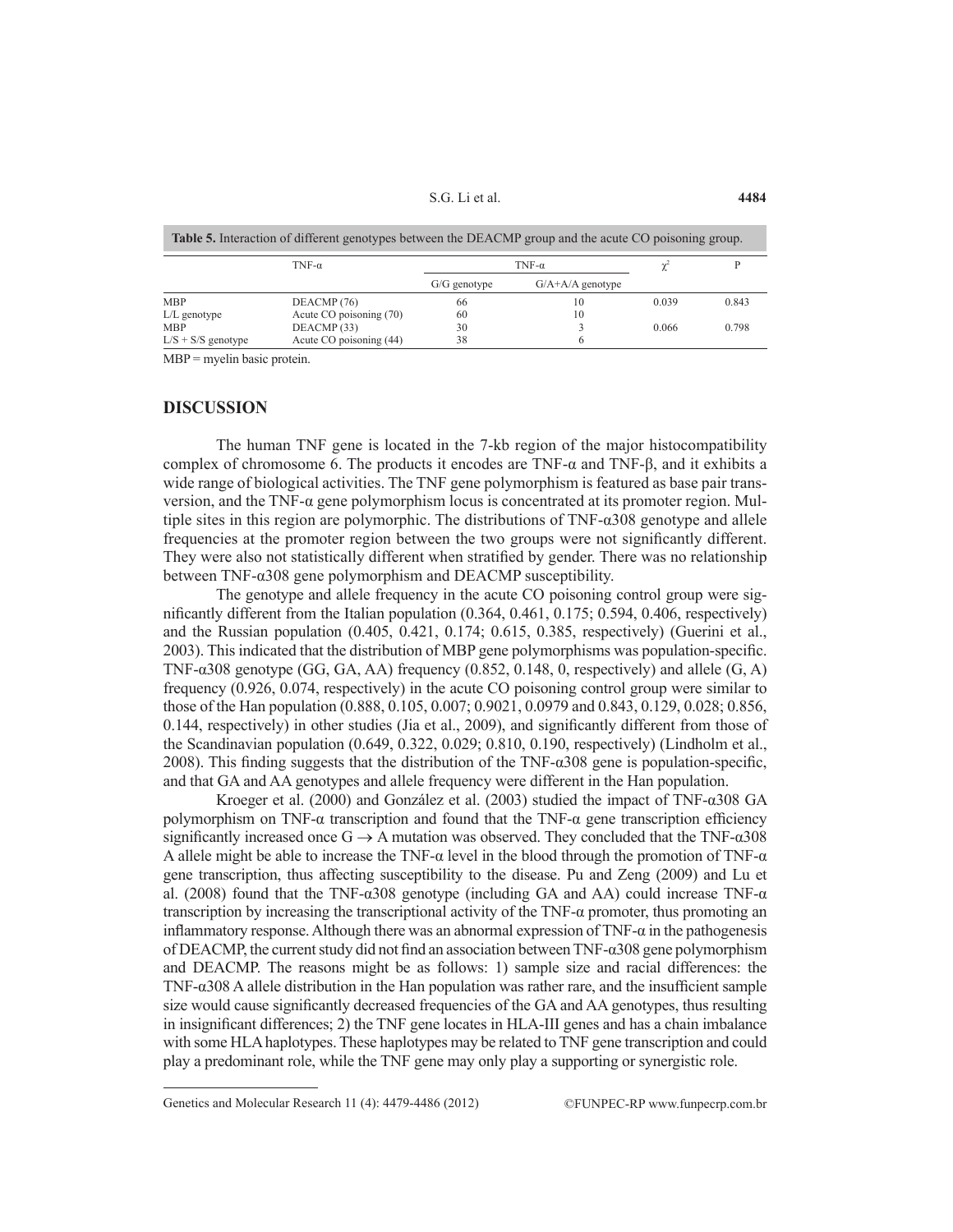Autoimmune diseases usually have a complex genetic model, and interactions between susceptibility genes have occurred (Bai et al., 2004). The relationship between different TNF-α and MBP genotypes with susceptibility to DEACMP was investigated in the present paper, but no such relationship was found. Different genotypes of  $TNF-\alpha$  and MBP had no joint effect on genetic susceptibility to DEACMP.

In conclusion, the current research has shown that there is genetic susceptibility to DEACMP, and DEACMP is a kind of disease that results from the interaction between environmental factors and genetic background. More valuable discoveries can be expected through expanded sample size and further study.

## **ACKNOWLEDGMENTS**

We sincerely thank the subjects for their participation in this study and the staff from Henan Key Laboratory of Bio-Psychiatry for their technical support. Research supported by the National Natural Science Foundation of China (#81141071), the Key Technologies R&D Program of Henan Department of Science and Technology (#102102310152).

## **REFERENCES**

- Australia and New Zealand Multiple Sclerosis Genetics Consortium (2009). Genome-wide association study identifies new multiple sclerosis susceptibility loci on chromosomes 12 and 20. *Nat. Genet.* 41: 824-828.
- Bai XF, Li O, Zhou Q, Zhang H, et al. (2004). CD24 controls expansion and persistence of autoreactive T cells in the central nervous system during experimental autoimmune encephalomyelitis. *J. Exp. Med.* 200: 447-458.
- González S, Rodrigo L, Martinez-Borra J, Lopez-Vazquez A, et al. (2003). TNF-α -308A promoter polymorphism is associated with enhanced TNF-α production and inflammatory activity in Crohn's patients with fistulizing disease. *Am. J. Gastroenterol.* 98: 1101-1106.
- Gu RJ, Lu H, Hu SJ and Zhang XM (2001). The change of the CSF Ig and TNF-α in patients with delayed encephalopathy after acute carbon monoxide poisoning. *J. Apoplexy Nervdus Dis.* 18: 173-174.
- Gu RJ, Chen Z, Zhang XM, Song JG, et al. (2002). The determination of neuron specific enolase and myelin basic protein in Geriatric patients with delayed encephalopathy after acute carbon monoxide poisoning. *Chin. J. Geriatr.* 21: 60-61.
- Gu RJ, Wang XH, Zhang P, Lu H, et al. (2005). Change of the serum interleukin 6 in patients with delayed encephalopathy after acute carbon monoxide poisoning. *Zhonghua Lao Dong Wei Sheng Zhi Ye Bing Za Zhi* 23: 461-462.
- Guerini FR, Ferrante P, Losciale L, Caputo D, et al. (2003). Myelin basic protein gene is associated with MS in DR4- and DR5-positive Italians and Russians. *Neurology* 61: 520-526.
- Hafler DA, Compston A, Sawcer S, Lander ES, et al. (2007). Risk alleles for multiple sclerosis identified by a genomewide study. *N. Engl. J. Med.* 357: 851-862.
- Jia A, Gong J, Li YC, Zuo XM, et al. (2009). Correlation of polymorphisms of the IL-1 promoter region and tumor necrosis factor-α gene with susceptibility of non-cardiac gastric cancer in a Han nationality of Shaanxi Chinese population. *J. Xi an Jiaotong Univ.* 1: 70-73.
- Kamijo Y, Soma K and Ide T (2007). Recurrent myelin basic protein elevation in cerebrospinal fluid as a predictive marker of delayed encephalopathy after carbon monoxide poisoning. *Am. J. Emerg. Med.* 25: 483-485.
- Kroeger KM, Steer JH, Joyce DA and Abraham LJ (2000). Effects of stimulus and cell type on the expression of the -308 tumour necrosis factor promoter polymorphism. *Cytokine* 12: 110-119.
- Lindholm E, Bakhtadze E, Cilio C, Agardh E, et al. (2008). Association between LTA, TNF and AGER polymorphisms and late diabetic complications. *PLoS One* 3: e2546.
- Lu MC, Yang KL, Tung CH, Huang KY, et al. (2008). Higher LPS-stimulated TNF-α mRNA levels in peripheral blood mononuclear cells from Chinese ankylosing spondylitis patients with -308G/A polymorphism in promoter region of tumor necrosis factor: association with distinct A33/B58/Cw10 haplotypes. *Rheumatol. Int.* 29: 189-195.
- Lv ZQ and Sun B (2008). Association of TNF-α gene polymorphism with Graves ophthalmopathy. *J. Shanxi Med. Univ.* 39: 633-636.

Pihlaja H, Rantamaki T, Wikstrom J, Sumelahti ML, et al. (2003). Linkage disequilibrium between the MBP tetranucleotide

Genetics and Molecular Research 11 (4): 4479-4486 (2012) ©FUNPEC-RP www.funpecrp.com.br